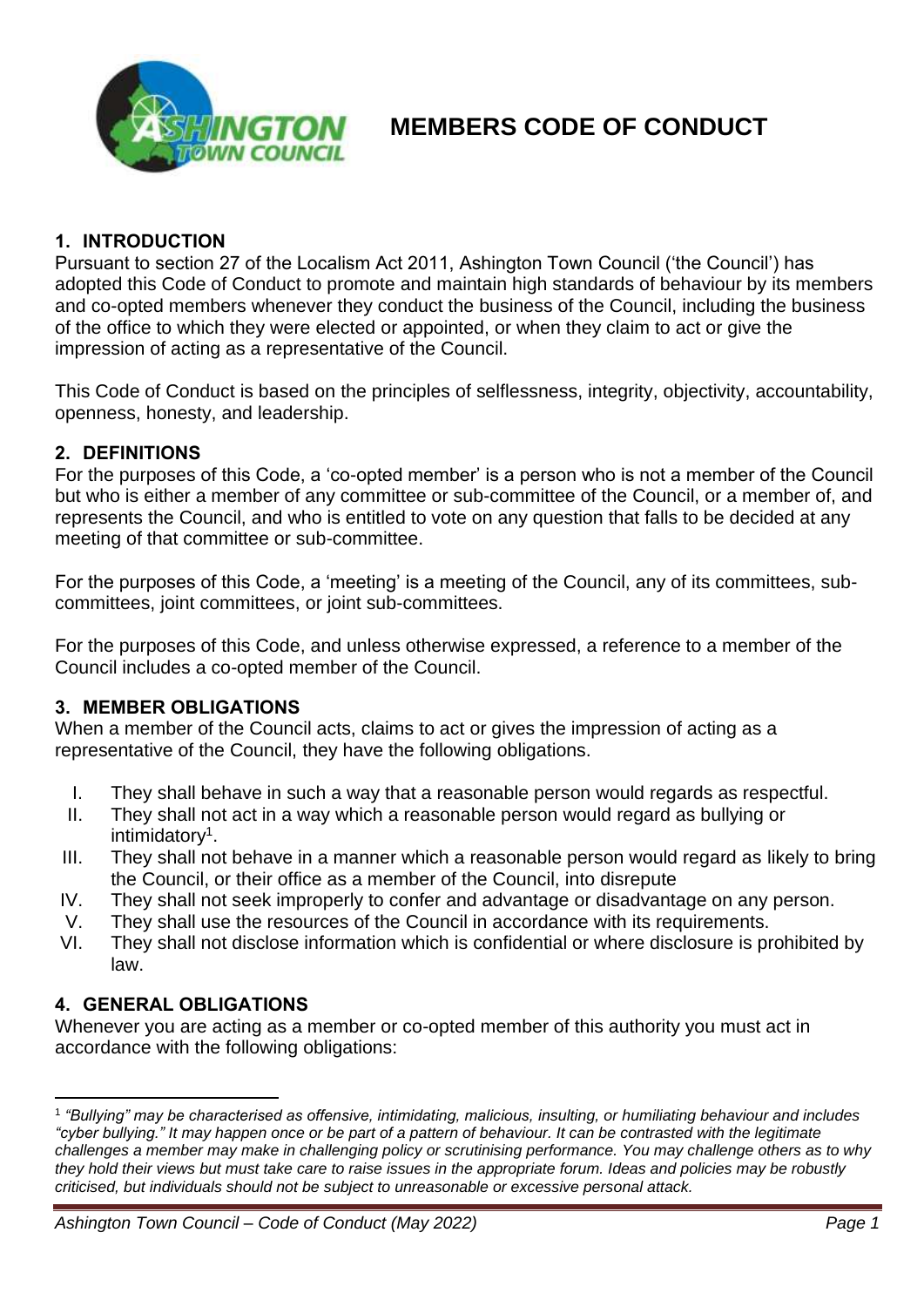

## *Selflessness*

 $\checkmark$  You must act solely in the public interest and must never use or attempt to use your position improperly to confer an advantage or disadvantage on any person or act to gain financial or other material benefits for yourself, your family, friends, or close associates.

### *Integrity*

- $\checkmark$  You must not place yourself under a financial or other obligation to outside individuals or organisations that might seek to influence you in the performance of your official duties.
- ✓ You should exercise independent judgement.
- $\checkmark$  Although you may take account of the views of others (including a political group), you should reach your own conclusions on the issues before you and act in accordance with those conclusions.

## *Objectivity*

- $\checkmark$  When carrying out your public duties you must make all choices, such as making public appointments, awarding contracts, or recommending individuals for rewards or benefits, on merit.
- $\checkmark$  You should remain objective, listen to the interests of all parties appropriately and impartially and take all relevant information, including advice from the authority's officers, into consideration.

## *Accountability*

 $\checkmark$  You are accountable to the public for your decisions, and you must co-operate fully with whatever scrutiny is appropriate to your office, including by residents.

### *Openness*

- $\checkmark$  You must be open and transparent where possible about your decisions and actions and the decisions and actions of your authority.
- $\checkmark$  You should be prepared to give reasons for those decisions and actions.
- $\checkmark$  You must not prevent anyone getting information that they are entitled to by law.
- $\checkmark$  Where the law or the wider public interest requires it, you must not disclose confidential information or information to which public access is restricted. (see footnote)

### *Honesty*

- $\checkmark$  You must declare any private interests, both pecuniary and non-pecuniary, that relate to your public duties and must take steps to resolve any conflicts arising in a way that protects the public interest, including registering and declaring interests as set out in Section B below.
- $\checkmark$  You must only use or authorise the use of the authority's resources in accordance with the authority's requirements.
- $\checkmark$  You must, when using or authorising the use by others of such resources, ensure that they are used for proper purposes only. Resources must not be used improperly for political purposes (including party political purposes), and you must have regard to any applicable Local Authority Code of Publicity made under the Local Government Act 1986

### *Respect for others*

- $\checkmark$  You must treat others with courtesy.
- $\checkmark$  You should engage with colleagues and staff in a manner that underpins mutual respect and courtesy, essential to good local government.
- $\checkmark$  You must not do anything which may cause your authority to breach any equality laws.
- $\checkmark$  You must not compromise or attempt to compromise the impartiality of anyone who works for, or on behalf of, the authority.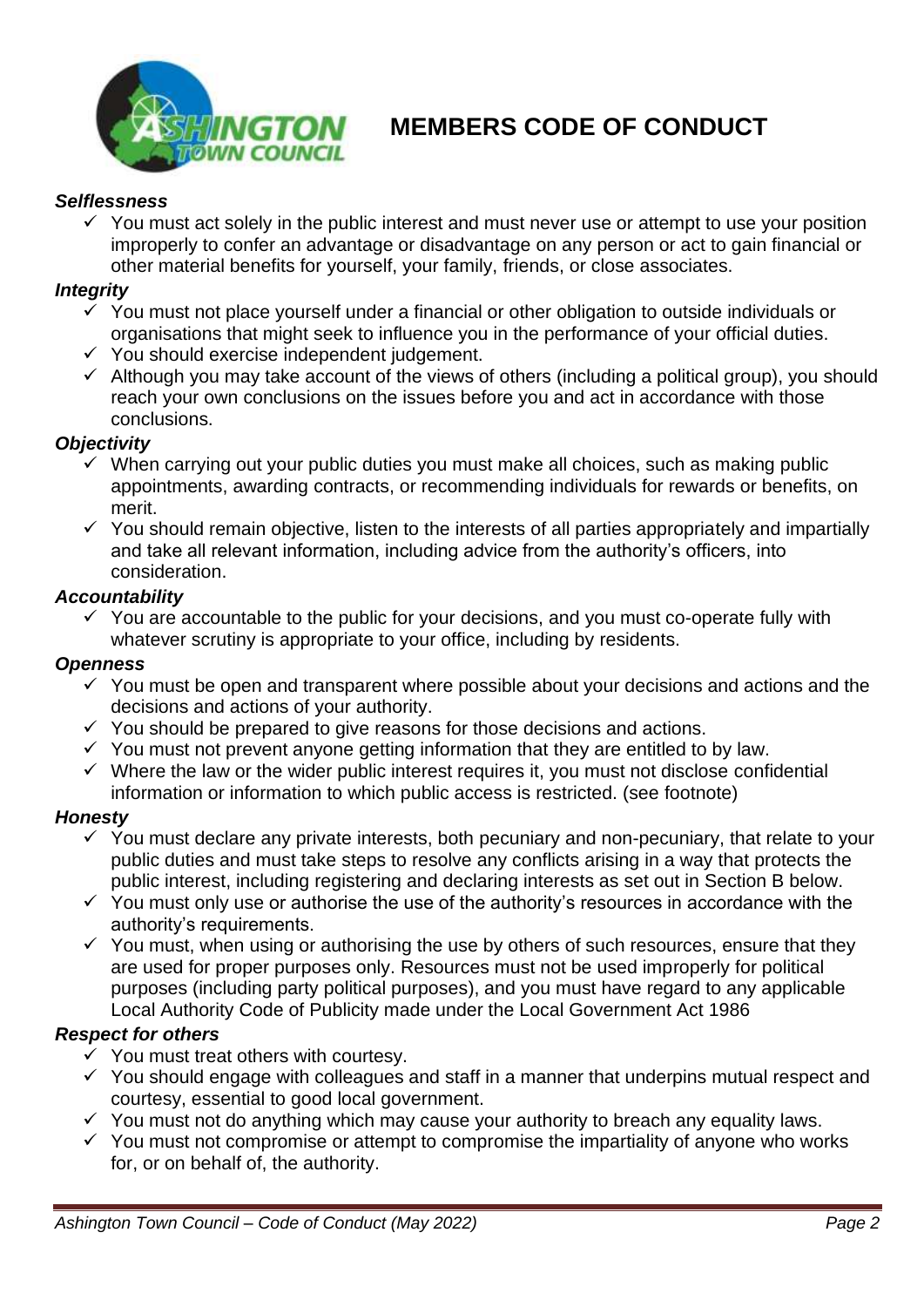

 $\checkmark$  You must not bully any person, including other councillors, officers of the authority or members of the public.<sup>2</sup>

## *Leadership*

- $\checkmark$  You must promote and support high standards of conduct when serving as member or coopted member of the authority, by leadership and example, championing the interests of the community.
- $\checkmark$  You should uphold the law and, on all occasions, act in accordance with the trust that the public is entitled to place in you.

## *Gifts and Hospitality*

 $\checkmark$  You must within 28 days of receipt, notify the Monitoring Officer in writing of any gift, benefit, or hospitality with a value in excess of £100 which you have accepted as a member from any person or body other than the authority. The Monitoring Officer will place your notification on a public register of gifts and hospitality.

## **5. REGISTRATION OF INTERESTS**

- ➢ Within 28 days of this Code being adopted by the Council, or the member's election or the co-opted member's appointment (where that is later), They shall register with the Monitoring Officer the interests which fall within the categories set out in Appendices A and B.
- ➢ Upon the re-election of a member or the re-appointment of a co-opted member, they shall within 28 days re-register with the monitoring Officer any interests in Appendices A and B.
- $\triangleright$  A member shall register with the Monitoring Officer any change to interests or new interests in Appendices A and B within 28 days of becoming aware of it.
- $\triangleright$  A member need only register the existence but not the details of any interest which the Monitoring Officer agrees is a 'sensitive interest.' A sensitive interest is one which, if disclosed on a public register, could lead the member or a person connected with the member to be subject to violence or intimidation.

## **6. DECLARATION OF INTERESTS AT MEETINGS**

- I. Where a matter arises at a meeting which relates to an interest in Appendix A the member shall:
	- (a) declare what their interest is;
	- (b) not participate in a discussion or vote on the matter;
	- (c) leave the room while the matter is discussed and voted upon.
- II. Subject to 6 I. above, where a matter arises at a meeting which relates to an interest in Appendix A which is a sensitive interest, the member shall disclose they have an interest but not the nature of it.
- III. Where a matter arises at a meeting which relates to an interest in Appendix B, the member;
	- (a) shall declare the nature of their interest
	- (b) may speak on the matter only if members of the public are also allowed to speak at the meeting.
	- (c) shall not vote on the matter.

<sup>2</sup> *A 'sensitive interest' is described in the Localism Act 2011 as a member or co-opted member of an authority having an interest, and the nature of the interest being such that the member or co-opted member, and the authority's monitoring officer, consider that disclosure of the details of the interest could lead to the member or co-opted member, or a person connected with the member or co-opted member, being subject to violence or intimidation*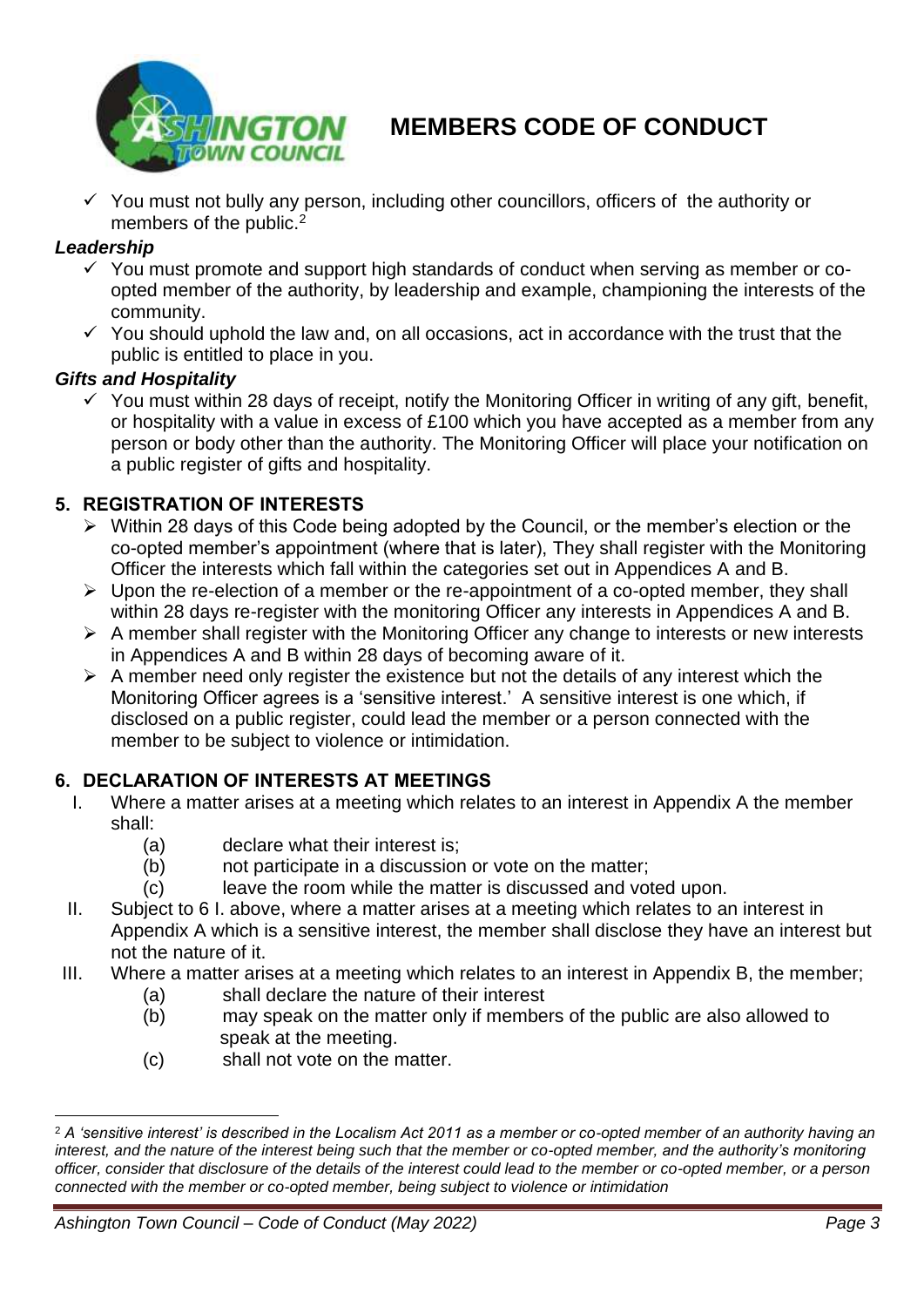

- IV. Subject to 6 III above, where a matter arises at a meeting which relates to an interest in Appendix B which is a sensitive interest, the member shall disclose they have an interest but not the nature of it.
- V. Where a matter arises at a meeting which relates to a financial interest of a friend, relative or close associate (other than an interest in Appendix A), the member:
	- (a) shall disclose the nature of the interest
	- (b) may speak on the matter only if members of the public are also allowed to speak at the meeting
	- (c) shall not vote on the matter.

If it is a 'sensitive interest' *(footnote 2)* the member shall declare the interest but not the nature of the interest.

VI. If a Council function can be discharged by the member acting alone, and they are aware that they have an interest in Appendices A or B, They shall not deal with that matter except to enable the matter to be dealt with by someone else.

# **7. DISPENSATIONS**

- I. On a written request made to the Council's Clerk, the Council may grant a member a dispensation to participate in a discussion and vote on a matter at a meeting if they have an interest in Appendices A and B if the Council believes that:
	- (a) the number of members otherwise prohibited from taking part in the meeting would impede the transaction of the business
	- (b) it is in the interest of the inhabitants in the Council's area to allow the member to take part or
	- (c) it is otherwise appropriate to grant a dispensation.

# **8. PROMOTION AND MAINTENANCE OF STANDARDS**

A member shall:

- $\checkmark$  familiarise themselves with the Council's Code of Conduct and any other policies or standing orders of the Council which relate to members' conduct
- $\checkmark$  support the Council in the promotion of high standards, and in ensuring access by the public to the Council's records regarding the registration and declarations of members' interests.
- $\checkmark$  ensure that the Council seeks guidance as appropriate, from the Council's Monitoring Officer, before it makes any material alterations to its Code of Conduct or to any other policies or standing orders of the Council which relate to members' conduct.

Ashington Town Council has adopted this Code of Conduct to promote and maintain high standards of conduct and underpin public confidence in the authority and its members and co-opted members.

The Code sets out general obligations about the standards of conduct expected of members and co-opted members of the authority, together with provisions about registering and declaring interests, (Section 9, Appendix A and B).

The Code has been adopted under section 27 of the Localism Act 2011 and is based on the following core principles of public life - selflessness, integrity, objectivity, accountability, openness, honesty, and leadership, at Appendix A (section 10).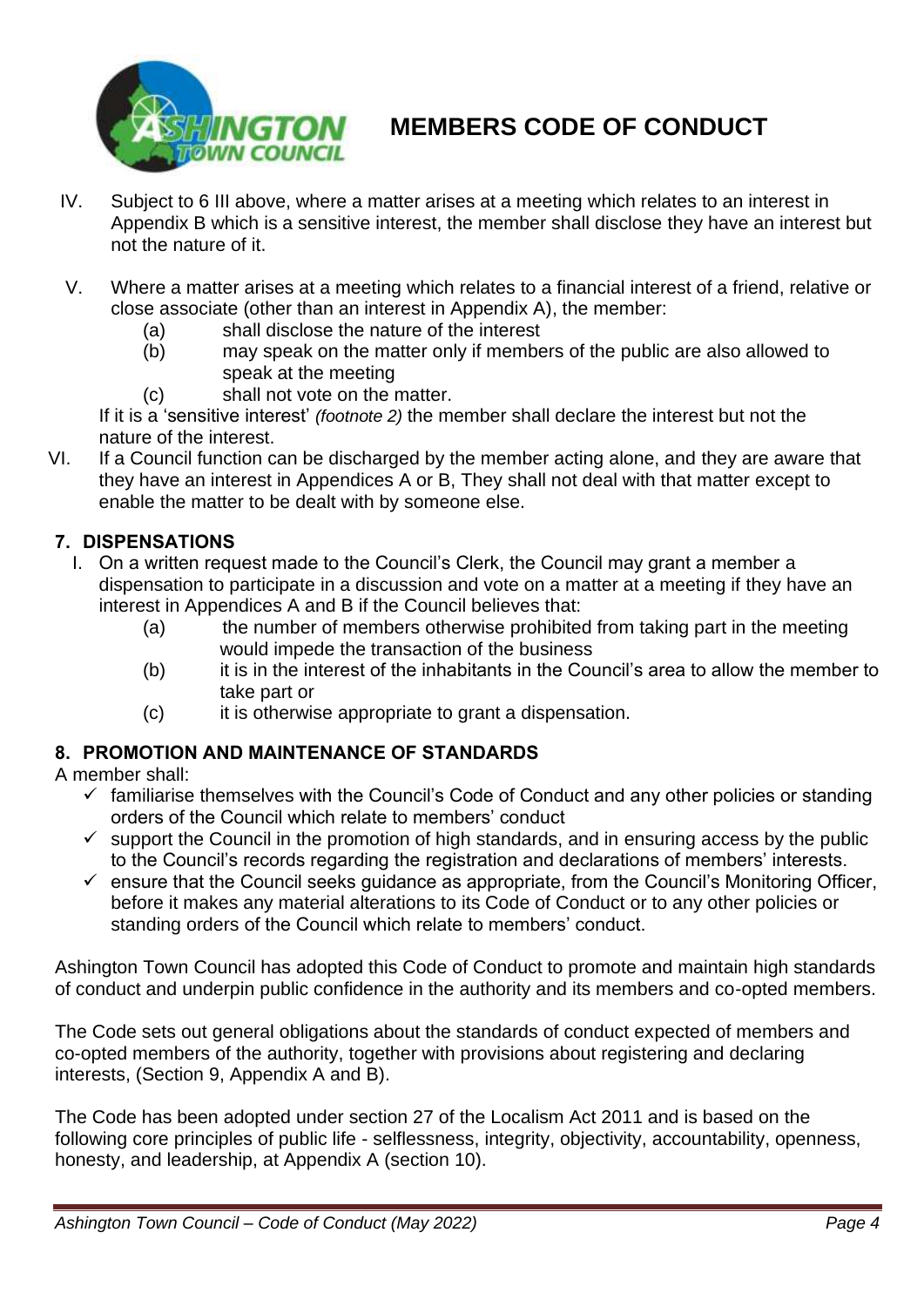

## **9. INTERESTS**

### *Appendix A: Disclosable Pecuniary Interests.*

Interests defined by regulations made under section30(3) of the Localism Act 2011 and described in the table below. They include interests which are held by: the member; their spouse or civil partner; a person with whom they live as spouses; or a person with whom they are living as civil partners, and the member is aware that the other person has the interest.

Extract from the Relevant Authorities (Disclosable Pecuniary Interests) Regulations 2012

- The following categories are Disclosable Pecuniary Interests
- "M" denotes the relevant Elected Member

| <b>Subject</b>                                        | <b>Subject Prescribed description</b>                                                                                                                                                                                                                                           |
|-------------------------------------------------------|---------------------------------------------------------------------------------------------------------------------------------------------------------------------------------------------------------------------------------------------------------------------------------|
| Employment, office, trade,<br>profession, or vocation | Any employment, office, trade, profession, or<br>vocation carried on for profit or gain.                                                                                                                                                                                        |
| Sponsorship                                           | Any payment or provision of any other financial<br>benefit (other than from the relevant authority) made<br>or provided within the relevant period in respect of<br>any expenses incurred by M in carrying out duties<br>as a member, or towards the election expenses of<br>М. |
|                                                       | This includes any payment or financial benefit from<br>a trade union within the meaning of the Trade Union<br>and Labour Relations (Consolidation) Act 1992(1).                                                                                                                 |
| Contracts                                             | Any contract which is made between the relevant<br>person (or a body in which the relevant person has<br>a beneficial interest) and the relevant authority-                                                                                                                     |
|                                                       | (a) under which goods or services are to be<br>provided or works are to be executed; and                                                                                                                                                                                        |
|                                                       | (b) which has not been fully discharged.                                                                                                                                                                                                                                        |
| Land                                                  | Any beneficial interest in land which is within the<br>area of the relevant authority.                                                                                                                                                                                          |
| Licences                                              | Any licence (alone or jointly with others) to occupy<br>land in the area of the relevant authority for a month<br>or longer.                                                                                                                                                    |
|                                                       |                                                                                                                                                                                                                                                                                 |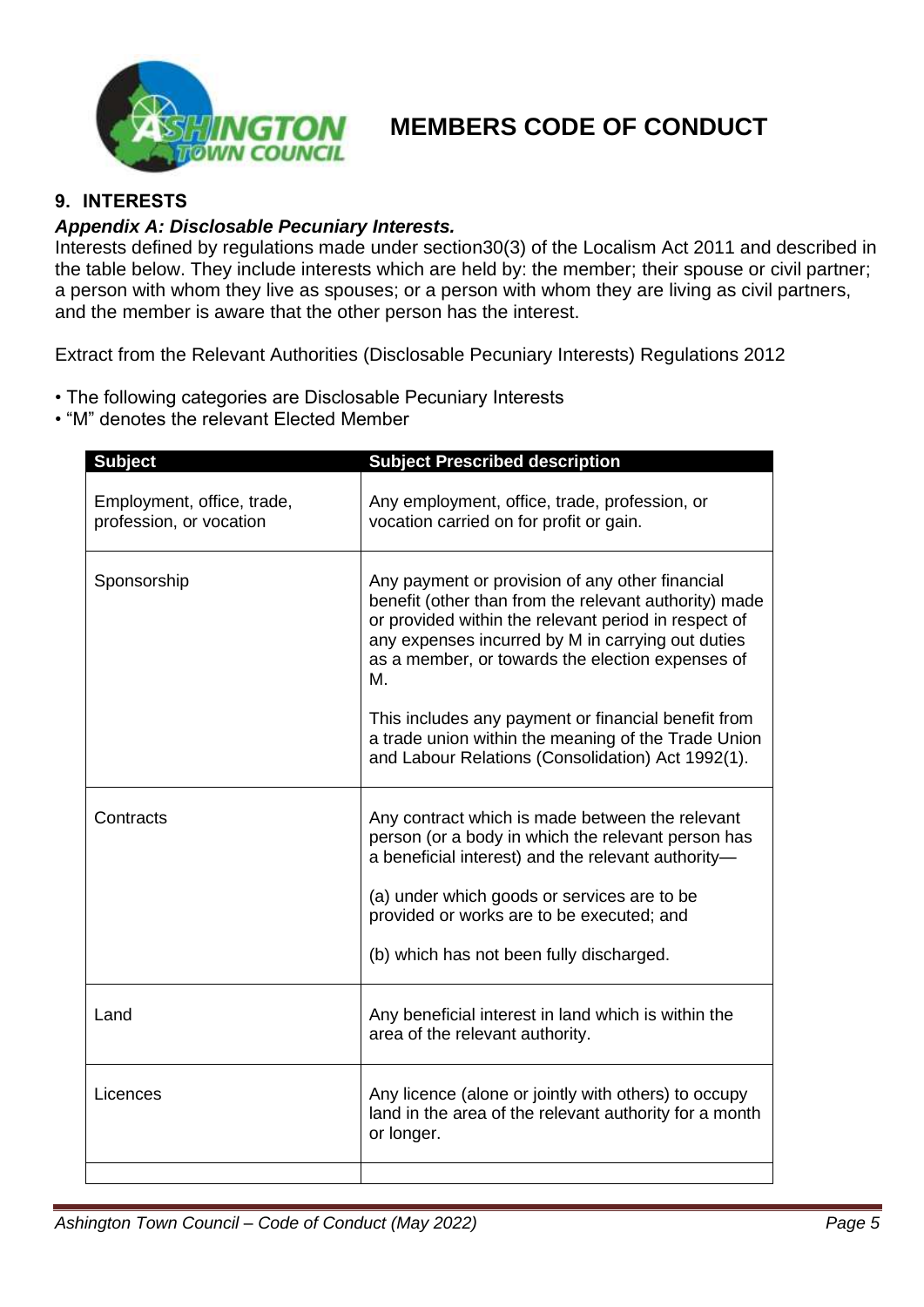

| Corporate tenancies | Any tenancy where (to M's knowledge)-<br>(a) the property owner is the relevant authority; and<br>(b) the tenant is a body in which the relevant person<br>has a beneficial interest.                                                                                                                                                                                                                                                                                                                                                                                                                                     |
|---------------------|---------------------------------------------------------------------------------------------------------------------------------------------------------------------------------------------------------------------------------------------------------------------------------------------------------------------------------------------------------------------------------------------------------------------------------------------------------------------------------------------------------------------------------------------------------------------------------------------------------------------------|
| <b>Securities</b>   | Any beneficial interest in securities of a body<br>where-<br>(a) that body (to M's knowledge) has a place of<br>business or land in the area of the relevant<br>authority; and<br>$(b)$ either-<br>(i) the total nominal value of the<br>securities exceeds £25,000 or one<br>hundredth of the total issued share<br>capital of that body; or<br>(ii) if the share capital of that body is of<br>more than one class, the total nominal<br>value of the shares of any one class in<br>which the relevant person has a<br>beneficial interest exceeds one<br>hundredth of the total issued share<br>capital of that class. |

## ( 1 ) 1992 c. 52.

## *Appendix B – Other Interests*

- I. An interest which relates to or is likely to affect:
	- a. Any body of which the member is in a position of general control or management and to which
	- b. they have been appointed or nominated by the Council;
- II. Any body
	- a. Exercising functions of a public nature
	- b. Directed to charitable purposes; or
	- c. One of whose principal purposes includes the influence of public opinion or policy (including any political party or trade union) of which the member of the Council is a member or in a position of general control or management
- III. Any person from whom the member has received within the previous three years gifts or hospitality worth more than an estimated value of £50 which the member has received by virtue of their office.